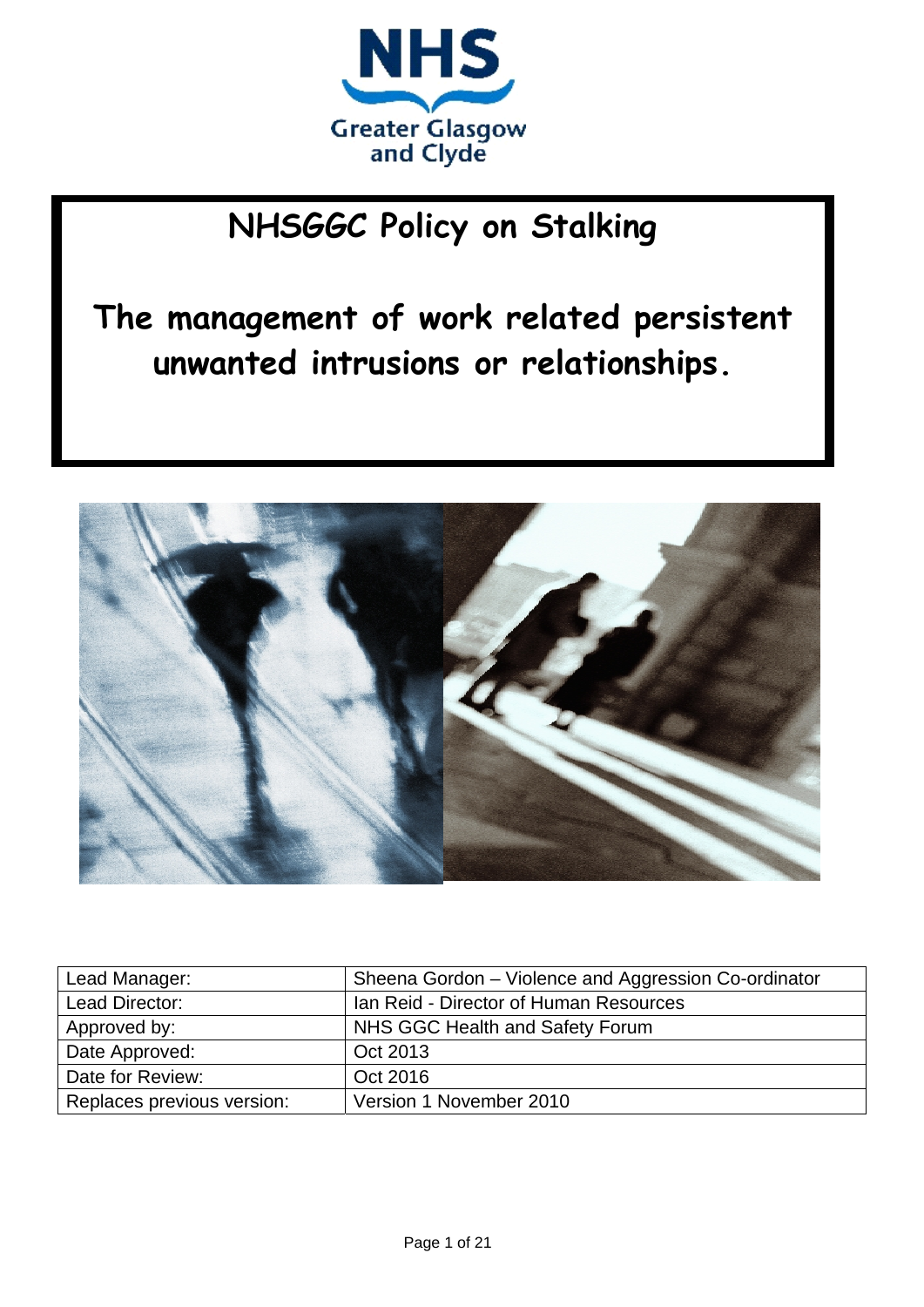## **Page number**

| 1.<br><b>Contents</b>                                                                                                                                                                                                                                        | $\mathbf{2}$                                                        |
|--------------------------------------------------------------------------------------------------------------------------------------------------------------------------------------------------------------------------------------------------------------|---------------------------------------------------------------------|
| <b>Introduction</b><br>2.<br>2.1 Definition                                                                                                                                                                                                                  | 3<br>$\overline{3}$                                                 |
| 3.<br><b>Scope</b>                                                                                                                                                                                                                                           | 4                                                                   |
| <b>Responsibilities</b><br>4.<br>4.1 Chief Executive and Director of Human Resources (HR)<br>4.2 Service Directors (CHP/CHCP/ Mental Health /Acute Directors)<br>4.3 Senior and Line Managers (including ward managers)<br>4.4 All Employees                 | 4<br>$\overline{\mathbf{4}}$<br>4<br>4<br>5                         |
| 5.<br><b>Principles</b><br>5.1 Examples of stalking (Figure 1)<br>5.2 Aims and Functions of Policy<br>5.3 Procedures/Guidance for Managers<br><b>Management Options/Actions (Figure 2)</b><br><b>5.4 Risk Assessment Process</b>                             | 5<br>$6\phantom{a}$<br>$6\phantom{a}$<br>$\overline{7}$<br>10<br>11 |
| <b>Review</b><br>6.                                                                                                                                                                                                                                          | 11                                                                  |
| $\mathbf{7}$ .<br><b>References</b>                                                                                                                                                                                                                          | 11                                                                  |
| <b>Supporting Information</b><br><b>Communication and Implementation Plan</b><br>A<br>B<br><b>Monitoring</b><br>$\mathbf C$<br><b>Impact Assessment</b>                                                                                                      | $12 \,$<br>12<br>12<br>12                                           |
| <b>Appendices</b>                                                                                                                                                                                                                                            |                                                                     |
| • Appendix A: Generic Risk Assessment Form<br>• Appendix B: Incident Reporting Procedure<br>• Appendix C: Advice to Target<br>• Appendix D: Specific Legal References and Local<br><b>Policies, Guidance and Procedures,</b><br><b>Other useful websites</b> | 13<br>15<br>16<br>18<br>18<br>18<br>19                              |
| <b>Appendix E: Staff Support Services</b>                                                                                                                                                                                                                    |                                                                     |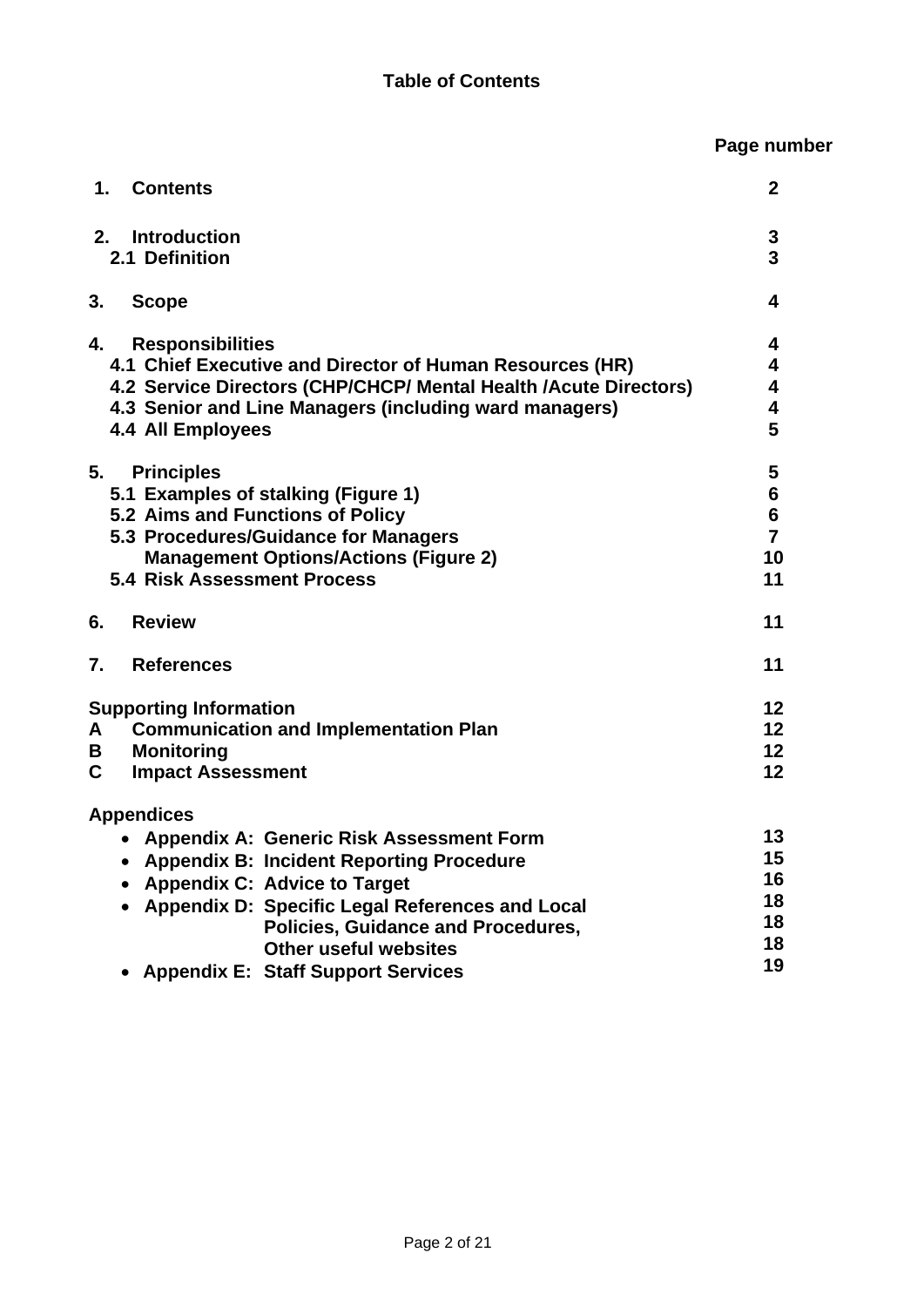#### **2. Introduction**

NHSGGC takes extremely seriously the health, safety and welfare of all its employees, patients and visitors. It believes that violence and/or aggression including stalking towards staff and others is unacceptable. Members of staff have the right to be able to perform their duties without fear of being stalked by other staff, patients/clients or members of the public. No member of staff should consider violence or aggression including stalking to be an acceptable part of their employment.

The organisation recognises, however, that situations do arise where stalking is directed against staff or patients. The organisation will therefore strive to put in place measures to minimise the incidence and risk involved, and to equip management and staff with the skills and support for dealing with incidents effectively and safely. NHSGGC has agreed that violence and aggression management is one of the key elements of the Health and Safety Strategy for the organisation

Stalking is a form of severe, persistent harassment which is highly relevant in today's global society. The Criminal Justice and Licensing (Scotland) Act 2010 was passed in June 2010. Section 39 of the Act came into force on the 13<sup>th</sup> December 2010 and provides for a specific criminal offence of Stalking.

Experience of stalking within NHS Greater Glasgow and Clyde (NHSGGC) has shown its direct impact on the safety and health of the individual involved, and indirect effect on their social network, colleagues and service delivery to patients.

While existing policies deal with closely related issues such as dignity at work and bullying and harassment, a specific policy dealing with this particular issue is necessary on account of its characteristics. This Policy and Guidance aims to help individual members of staff and those who manage them to take appropriate action to mitigate against escalation of risk and harm.

This policy will refer to the recipient of stalking behaviour as the **'target'** and the stalker as the **'perpetrator'**

Stalking differs from other forms of violence in that it involves a series of targeted acts taking place over time; a process which has cumulative effect. Stalking is a predatory pattern of non– consensual relating, or 'course of conduct', which induces a natural alarm response in the 'target'.

In common with bullying and harassment, the intention behind the behaviours is not relevant to the defining of the problem but may be important in safeguarding decisions.

The 'target' is never to blame for stalking but there are some things that may make them more or less vulnerable; and some measures which can be taken to improve their resilience and reduce negative impact.

#### **2.1 Definition of Stalking**

**Stalking** is a pattern of coercive behaviours that serves to exercise control and power on another person. These behaviours are cumulative and may vary in frequency, intensity and duration.

The definition of stalking in current use in structured risk assessment of stalkers (Kropp et al (2006) is **'...unwanted and repeated communication, contact, or other conduct that deliberately or recklessly causes people to experience reasonable fear or concern for their safety or the safety of others known to them."**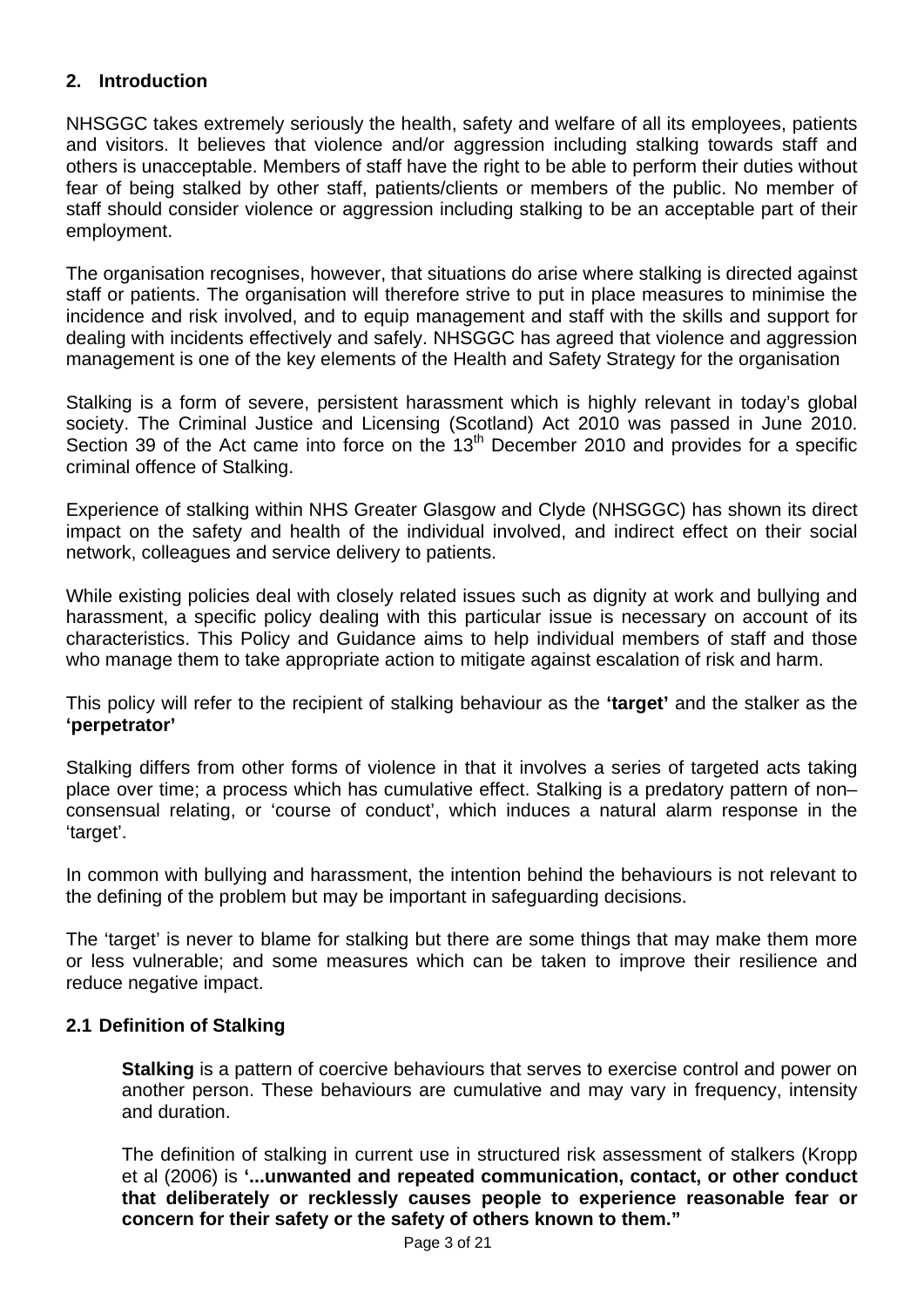#### **3. Scope**

This Policy applies to **all** NHSGGC employees and others including patients, visitors, partnership and agency staff, contractors, volunteers, students and those on work experience, who may be affected by the organisation's work activities.

#### **4. Responsibilities**

#### **4.1 Chief Executive and Director of Human Resources (HR)**

- The Chief Executive has overall responsibility for health and safety across NHSGGC. The Director of HR has been made accountable for ensuring that health and safety policies are implemented across the whole of the organisation in a structured and methodical manner and are appropriately resourced so far as is reasonably practicable.
- The Scottish Government has informed NHS Scotland that a sanction of withholding treatment for patients and barring visitors is an option in extreme cases of violence or aggression. Any cases of this nature will be referred to the Chief Executive and decision made in consultation with senior colleagues, in light of circumstances surrounding the case and guidelines from the NHS Executive on this matter.

#### **4.2 Service Directors (CHP/CHCP/ Mental Health /Acute Directors)**

- Service Directors must ensure that the policy is implemented throughout their area of responsibility. There is a responsibility to ensure that this is taking place at ward and departmental level. This can be audited/reviewed through the performance management/objective setting procedure within the organisation. When necessary, Directors must ensure that the policy receives adequate resources.
- Managers of services within Partnerships, the Acute Division or Corporate Services are responsible for ensuring that appropriate analysis of incidents is undertaken on a quarterly basis and that this policy is implemented throughout the appropriate Service.
- To seek appropriate help from the organisation including specialists such as Human Resources, Health and Safety, Violence and Aggression Specialists, Clinical Colleagues, Police, Support Agencies.
- Where actions are required by agencies outside of the authority of NHSGGC such as the Police - the responsibility of actioning them will be that of the Director.

#### **4.3 Senior and Line Managers (including ward managers)**

- Line managers have the responsibility for ensuring that risk assessments are undertaken within their area of responsibility and that these assessments are acted upon and disseminated to all staff. This should include information on emergency procedures.
- Senior and/or Line Managers should ensure that staff receive the appropriate level of training for the risks they are likely to be exposed to during their normal work. This will be based on an appropriate risk assessment and training needs analysis. In tandem with this condition specific training (e.g. dementia) should also be prioritised.
- In the case of an incident which appears to be of or related to stalking the line manager should liaise directly with the affected individual within 24 hours if practicable to support the staff member, discuss options, and inform them of any action to be taken. **Timescale to be appropriate to the assessed risk.** Where this is not possible the line manager should undertake this as soon as they are aware of the situation.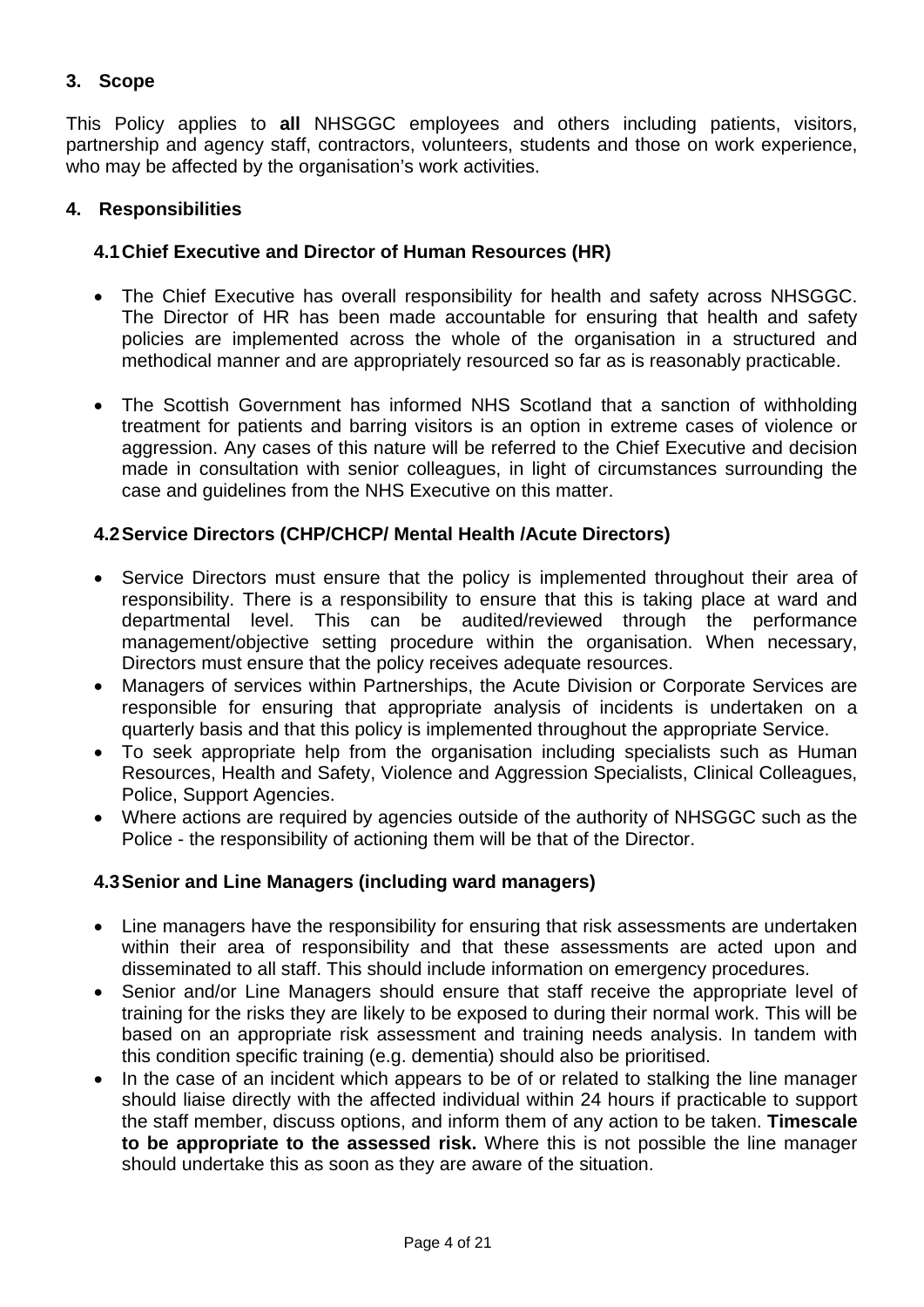Line managers have the responsibility for initiating the Management Options/Actions at Figure 2 and completing the risk assessment form (**Appendix A**).

Line Managers are also required:

- To help maintain the rights and dignity of targets
- To seek appropriate help from the organisation including such specialists as Human Resources, Health and Safety, Violence and Aggression Specialists, Clinical Colleagues, Police, Support Agencies.
- To report and record all incidents in accordance with NHSGGC Incident Management Policy.
- To ensure that internal and external actions are applied in all cases.
- To regularly evaluate the situation in line with the management action & safety plan until resolution or reduction in stalking.

#### **4.4 All Employees**

Responsibilities of staff / employees are as for other health and safety risks e.g. taking reasonable care, following procedures, reporting problems etc.

In particular all employees are required to: -

- Know how to summon help in case of danger and be aware of local procedures, and do so in the event that they witness or experience an adverse incident.
- Make use of any safety devices provided to minimise risk
- Inform their manager (or occupational health, confidentially), if they are suffering from any after-effects or any physical condition following an incident.
- Report all incidents timeously, in accordance with the Incident Management Policy, and discuss with a line manager, HR or health and safety adviser if they are uncertain.(**Appendix B**)
- All employees have the right to ask for Trades Union or legal representation.

#### **General Responsibilities of all employees and the targets of stalking**

 All staff, service users and visitors have an entitlement to be treated with dignity and respect. If any person feels that they are being treated in a manner that is upsetting, unfair or is subjected to behaviours such as described in **Figure 1** of this Policy then they should consider their individual and collective responsibilities to ensure their safety and that of others e.g. work colleagues as detailed in NHSGGC Health and Safety Policy etc and detailed in the Appendices.

#### **5. Principles**

This Policy and associated Guidance is designed to enable accurate identification, reduction and management of stalking of any employee of NHSGGC. Awareness of stalking in the general population is rising and while it is known that health professionals are at an increased risk of being stalked others working at the public interface are at risk also, whether they are clinicians, support workers, volunteers or managers.

This policy recognises that the target or perpetrator could be a service user, visitor or member of staff. Furthermore, it is recognised that the perpetrator may be of either gender and may target a person of the same or different gender as himself or herself. The Management Options/Actions at Figure 2 and risk assessment form (**Appendix A**) takes into account that the perpetrator or 'target' may originate from any population source.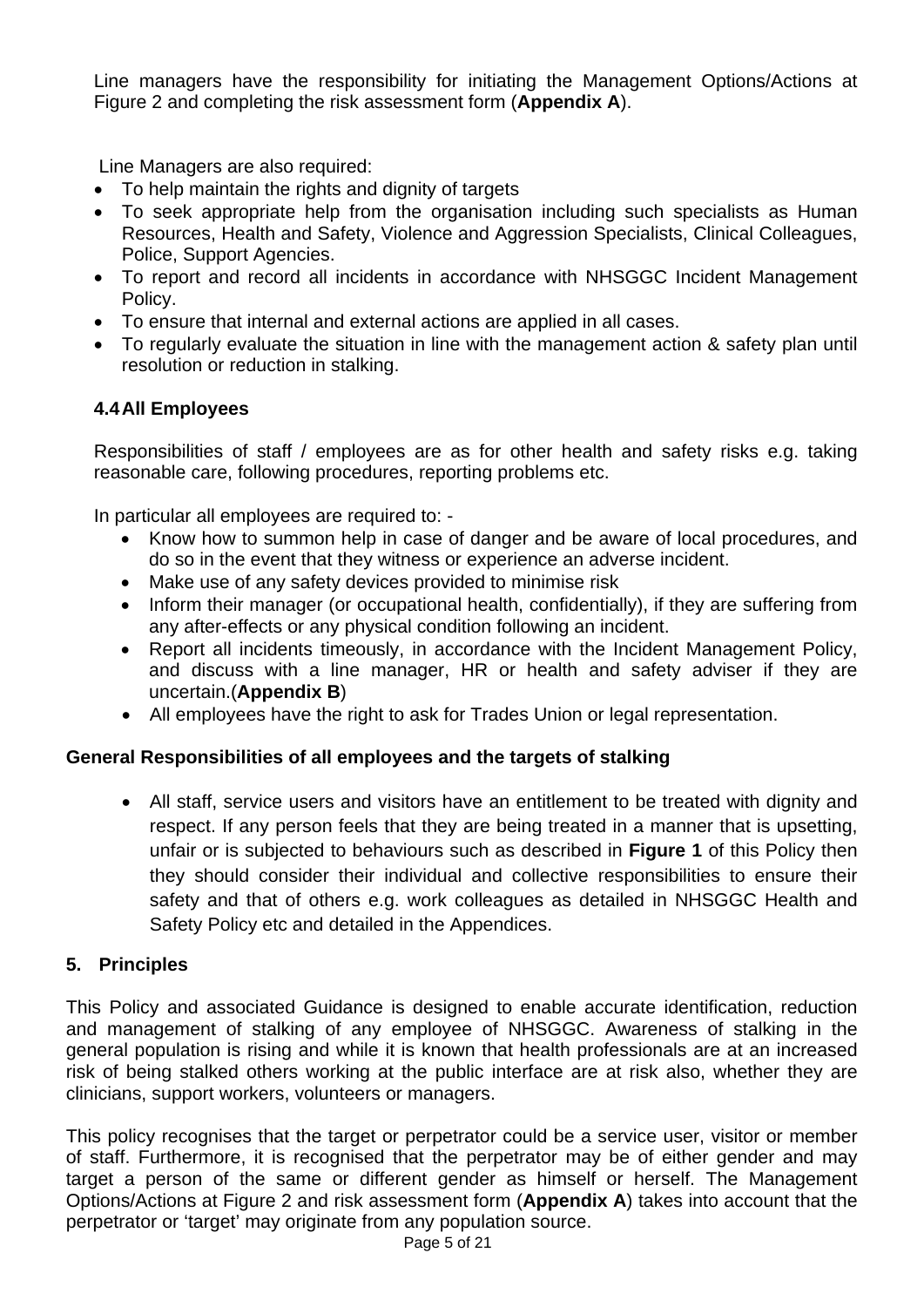While differences of attitude or culture and the interpretation of social signs may mean that what is perceived as stalking by one person may not seem so to another**, the defining feature of stalking is that the behaviour is a repeated, unwanted intrusion and causes the recipient to be fearful for themselves or those close to them.** As with bullying and harassment the motivation for this unwanted behaviour is not a mitigating factor. Stalking may involve individual acts which themselves might not cause alarm but have a **cumulative** effect.

#### **5.1 The following are examples of stalking behaviours:**

| <b>Examples of Stalking behaviours.</b>                                                                                   |                                                                                      |  |
|---------------------------------------------------------------------------------------------------------------------------|--------------------------------------------------------------------------------------|--|
| (this is not an exhaustive list nor in order of importance)                                                               |                                                                                      |  |
| Refusing to accept the end of a<br>professional relationship.                                                             | Criminal damage/vandalism.                                                           |  |
| Gathering information about the<br>$\bullet$<br>'target', and disseminating either false<br>or inappropriate information, | Assault/physical harm/sexually<br>$\bullet$<br>unwanted behaviours.                  |  |
| Vexatious complaints targeting one<br>individual                                                                          | Sending bizarre or sinister items to<br>the person.                                  |  |
| Unwanted telephoning / text<br>messaging / mailing / emailing / gifts.                                                    | Confining person against their will.                                                 |  |
| Taking videos or photos without<br>permission.                                                                            | Verbal threats / gesturing / symbolic<br>violence.                                   |  |
| Death / suicide threats.                                                                                                  | Constantly watching / spying /<br>following                                          |  |
| Abuse of social networking sites both<br>at work and elsewhere                                                            | Manipulation of others to involve<br>target                                          |  |
| Whispering campaign / spreading<br>malicious rumours                                                                      | Repeatedly entering the target's<br>$\bullet$<br>workspace without need or agreement |  |

#### Figure 1

#### **5.2 Policy Aim and Functions**

This policy complements other NHSGGC Policies and Guidelines some of which are based on Statute and includes the following.

- NHSGGC Health and Safety Policy
- Dignity at work
- Disciplinary Policy and Procedures
- Management of Violence and Aggression
- Multi Agency Public Protection Arrangements (MAPPA)
- Complaints Policy
- Email Acceptable Use Policy
- Domestic Abuse Policy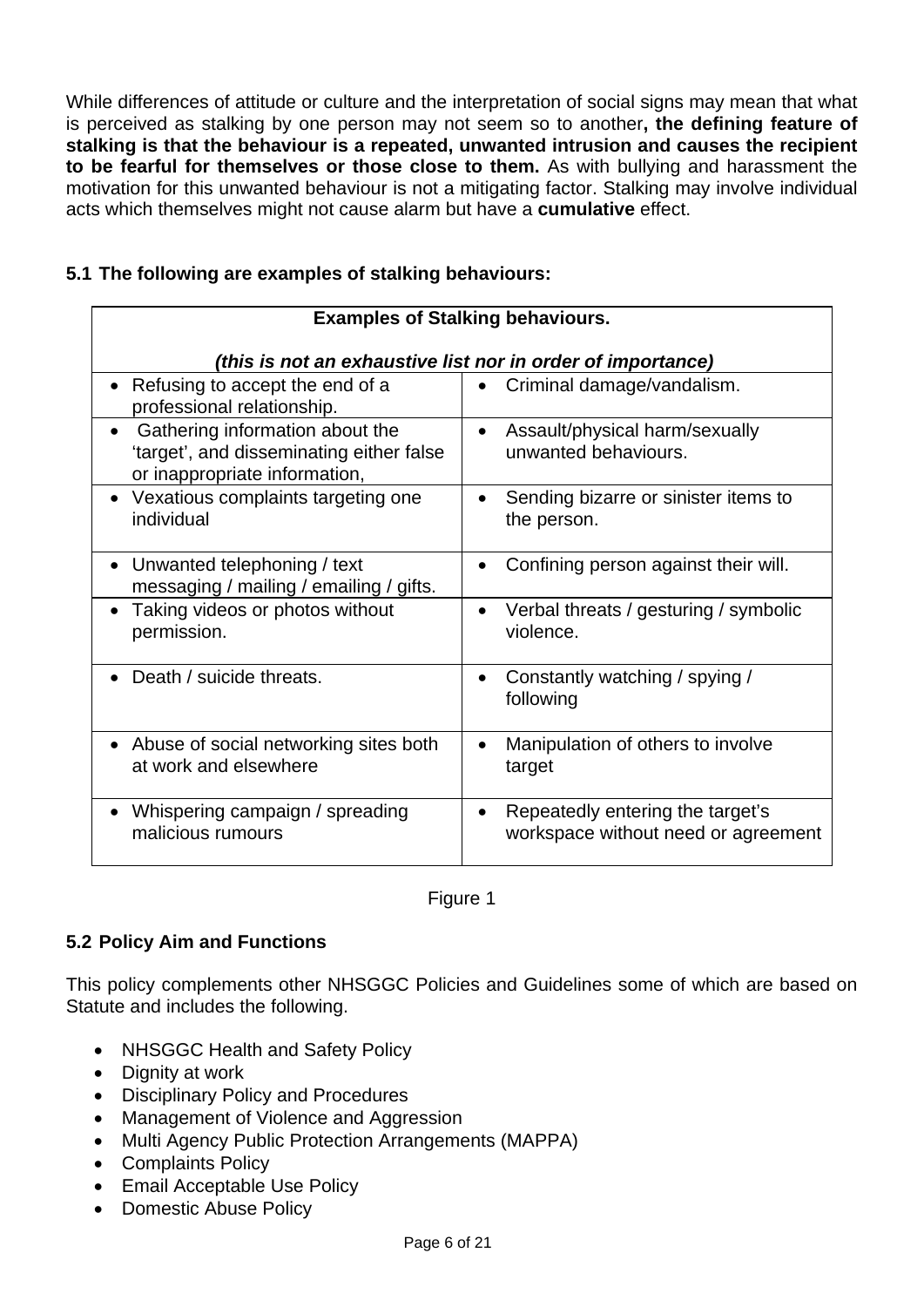- Policy on Personal Use of Social Media
- This List is not exhaustive. Further details are recorded in **Appendix D**

It is expected that application of this policy and procedures will aid in the prevention and management of stalking behaviours. This will be achieved through early identification of behaviours (**Fig 1**.) to enable early intervention.

The policy also has the following functions:

- To promote an appropriate and coordinated response to stalking through internal and external agency communication including Police and Social Work Services.
- To broadly define the roles of employee and employer in service areas of NHSGGC.
- To present quidelines for initial target care and perpetrator management.

**Good Practice statement** – All staff should be inducted and familiar with the policy on sharing information, confidentiality and codes of conduct. These policies are in place to protect both staff and patients from the misuse of personal information and to treat people with respect.

Internet:

- All employees must fully understand that all systems and services are provided as business tools and that there is no individual right of privacy when using email
- Employees should be aware emails are retrievable after 90 days
- The NHSmail service must not be used to violate any laws or regulations of the United Kingdom or other countries. Use of the service for illegal activity is usually grounds for immediate dismissal and any illegal activity will be reported to the police. Illegal activity includes, but is not limited to sending or receiving material related to paedophilia, terrorism, incitement to racial harassment, stalking and sexual harassment and treason. Use of the service for illegal activity will result in the immediate suspension of users' NHSmail account

Further information and support is available from the Health, Information & Technology department

#### **5.3 Procedures/Guidance for Managers**

NHSGGC will not tolerate the stalking of any person or visitor and will seek to prevent any such event of stalking or swiftly act to reduce and try to end any initiated campaign. This will involve the use of the **Management Options/Actions at Figure 2** and risk assessment form **(Appendix A**), and supplemental guidance (see appendices) which are part of the Risk Assessment Process. To aid in this process Directors, Managers and Staff should be clear of their own specific responsibilities.

The management response to deal with this serious issue should enable early and sensitive intervention that will help reduce the risk of further unwanted behaviours. These responses are designed to be transparent and predictable and to allow the target as much control and protection as necessary to overcome any fear of embarrassment, intimidation, anger or publicity, as they are able to anticipate and be involved in the process and appropriate support afforded to them. This may include legal, emotional and practical support. (see Appendix E)

The interface between the NHSGGC response in terms of this policy and the area of responsibility of the Police is sensitive, and may best be managed by ensuring good, regular liaison between both bodies. Police Scotland should be contacted initially by calling 101 and asking for the local Liaison Officer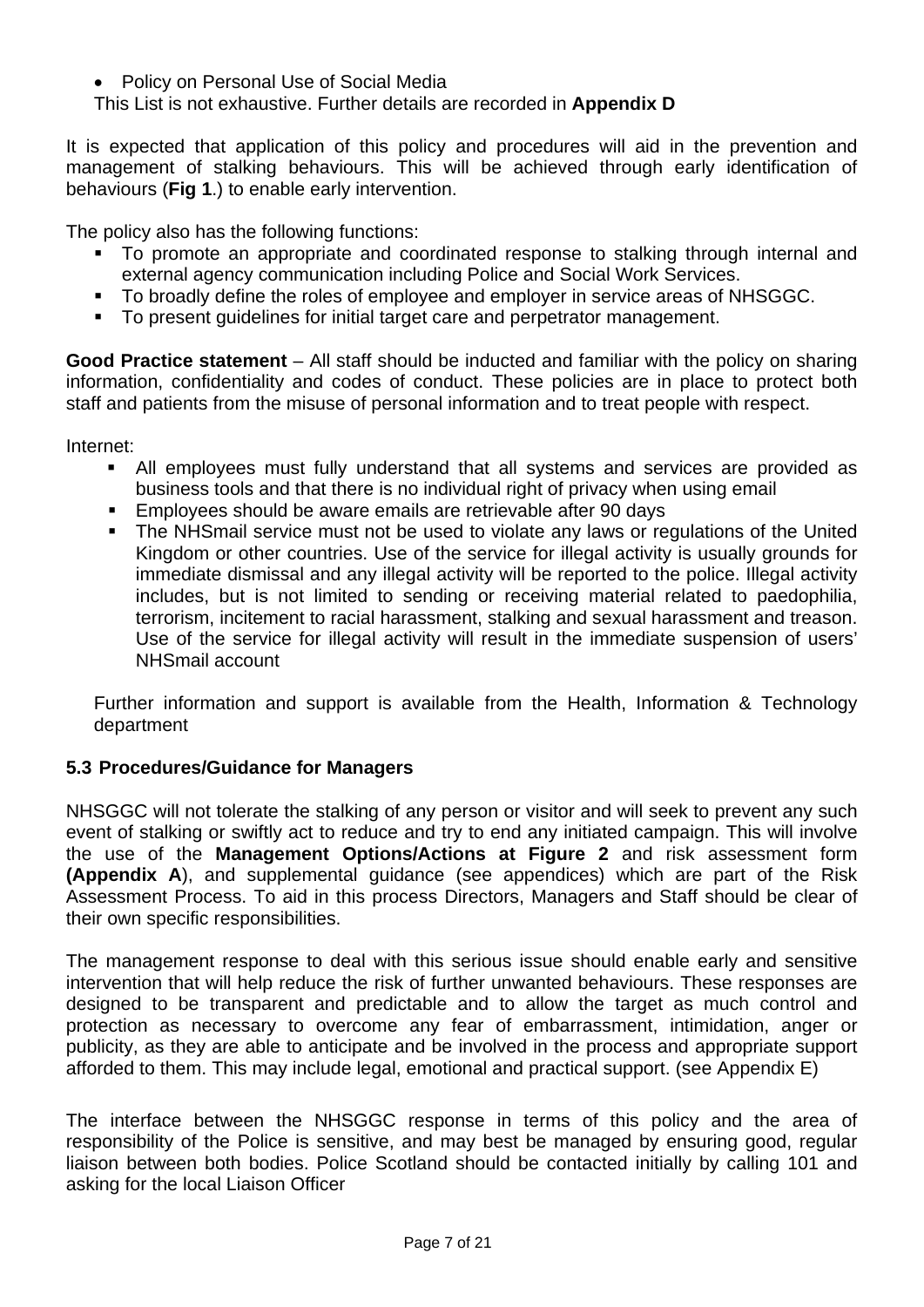Once the target has made it known that they believe they are being stalked, the following actions need to be taken immediately in order to protect the person, preserve potential evidence and to enable resources to be mobilised in order to ensure the safety of the target and others.

- As early as possible a Risk Assessment **(Appendix A)** needs to be carried out by the Line Manager with full involvement of the target, in order to identify and establish effective controls. The risk assessment will be the basis for the development of a management action & safety plan. The employer is required to instigate this process in order to meet its obligations and ensure the safety of others e.g. work colleagues.
- It may be necessary to establish support and assistance in implementing the action plan and this should be done formally through liaison with Human Resource and Health and Safety Practitioners/Officers and the target; and should be clearly documented.
- It is likely to be necessary to have two reference groups (one each for target and perpetrator) so the Senior Manager/Service Head (hereafter called Manager A) should delegate two managers (hereafter called Manager B and Manager C) to take a lead, creating a semi-permeable boundary to enable openness without loss of privacy or abuse of qualified human rights.
- There are various options available to managers and the target. Guidance as outlined in **Figure 2** below should assist in this process.

The level and type of support offered will differ depending on circumstance and should be informed by use of the NHSGGC risk assessment process.

Allegations may be investigated on the basis of either a statement from the person who reports victimisation or a witness's statement, concern or complaint.

The person who reported the incident(s) and all witnesses will be asked to contribute their statements and any information to assist in the resolution of the complaint. The following should be considered:

- Manager A should appoint a lead person to act for and liaise with the target, (Manager B) and one for the alleged perpetrator, (Manager C); who should not be the same person. Each respective party should have their own lead person.
- Manager A (or appropriate clinician if delegated by Manager A) should meet separately with the target and alleged perpetrator (if staff member or patient of NHSGGC) with their lead person. This is undertaken sensitively in order to establish and acquire the facts.
- Managers or those delegated by them must bear in mind the possibility of false allegations. If a claim is found to be malicious in nature then the original complainant may find themselves subject to formal disciplinary action.
- The guidelines are to assist Line Managers/Clinicians and others in any interviewing process and when passing on information to any internal or external agencies. It is not expected that managers deal with alleged or proven stalking incidents in isolation.

NHSGGC recognises that being stalked is not the fault of the person reporting their concern. NHSGGC will encourage the reporting of stalking with discretion bearing in mind the potential risk to colleagues and others.

Where actions are required by agencies outside of the authority of NHSGGC such as Police Scotland or the Procurator Fiscal Service, the responsibility for such contact will be taken by the Director in liaison with Manager A and appropriate Clinical Lead. Any contact with the media should be made through the Press Team within Communications.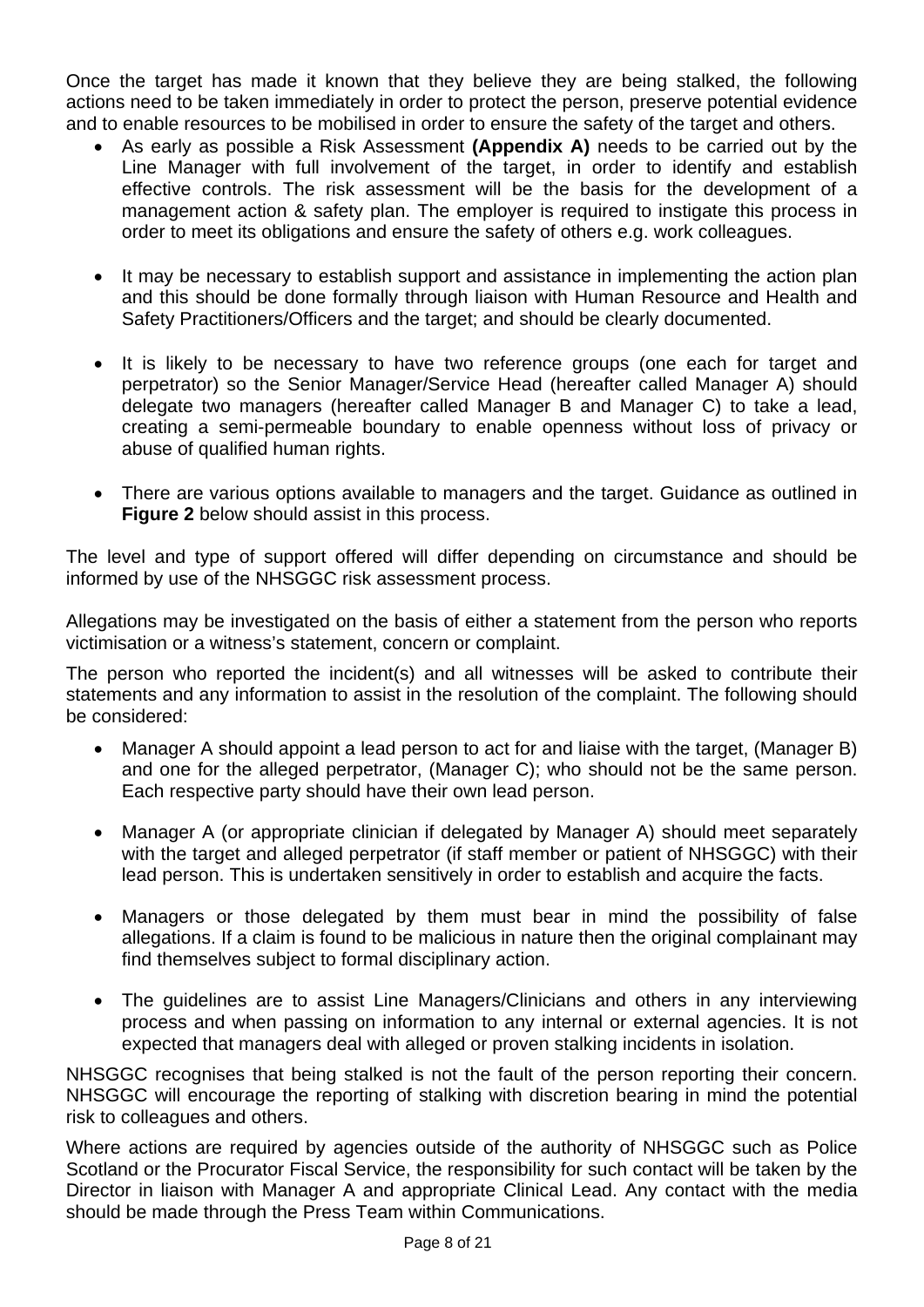Managers should not think they know how to deal with everything by themselves. Instead contact should be made with other specialists /experts for advice and support. It is also important to note that in some such situations a resolution may not be possible but still has to be managed.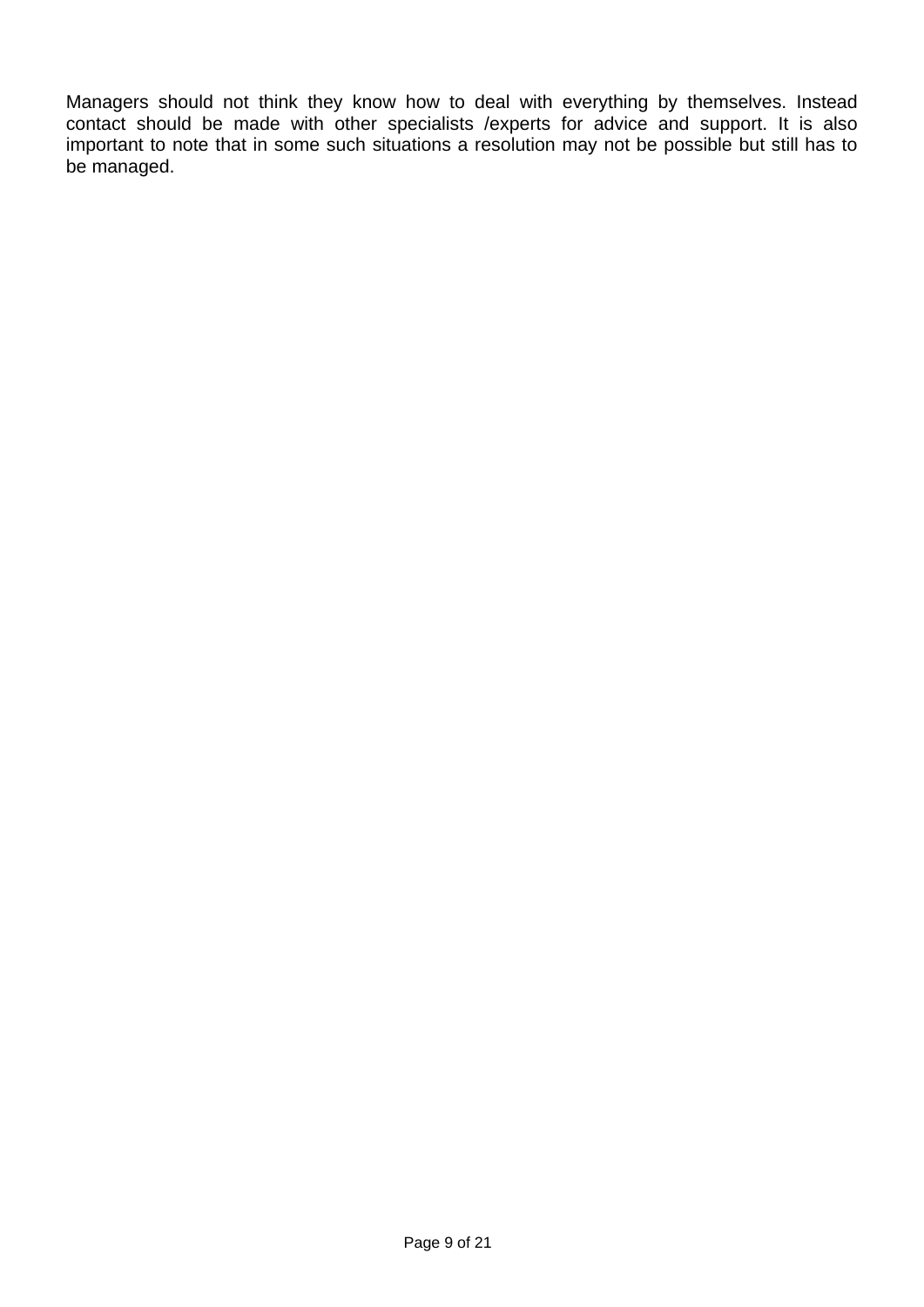**Figure 2**

#### **Management Options/Actions in the Event of reported Stalking for Line Manager A**

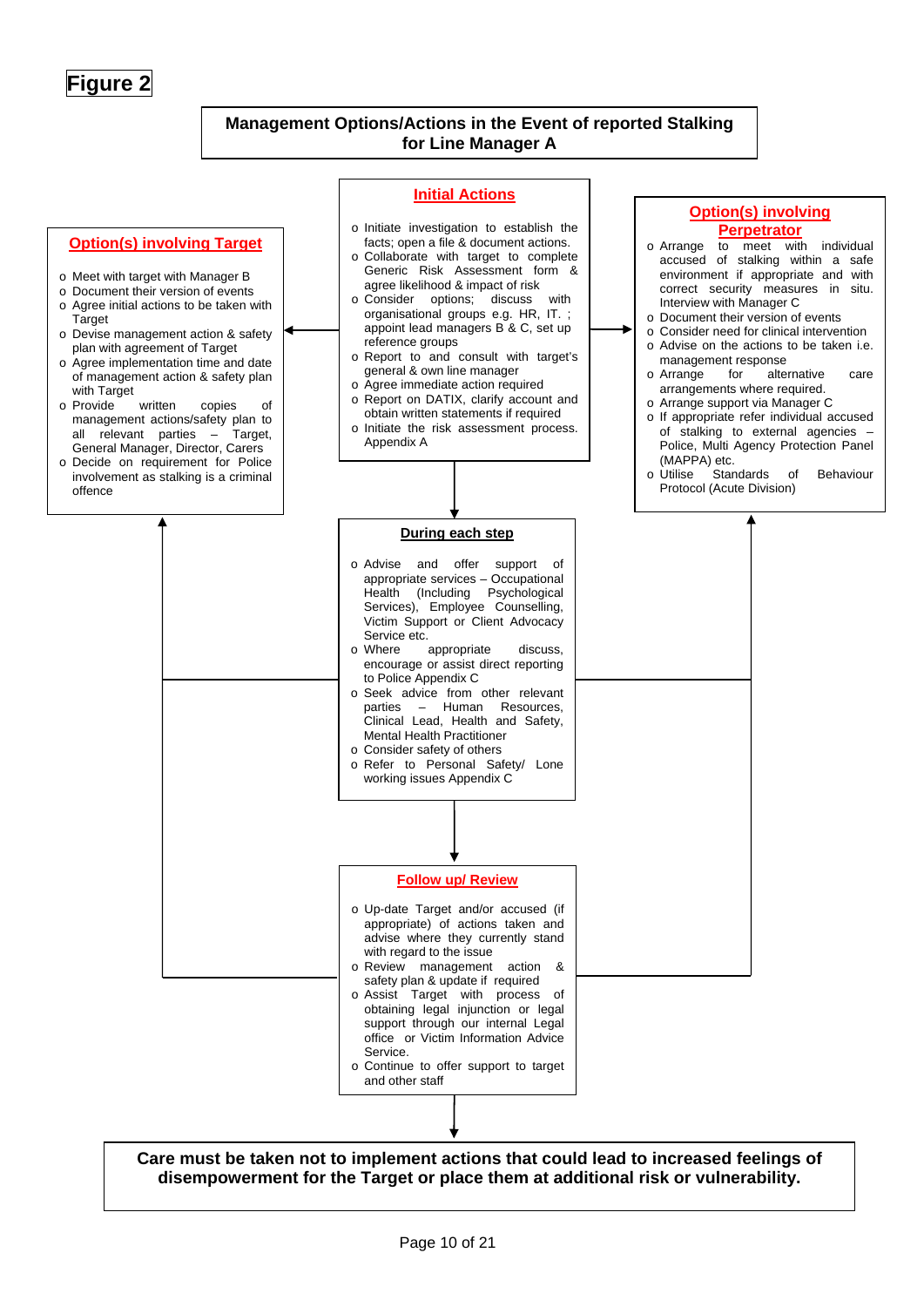#### **5.4 Risk Assessment Process**

#### How it works

The generic risk assessment form (Appendix A) is exactly that – a form, designed to aid the risk assessment process necessary for staff and managers to deal with any particular risk and is the means by which a record of this process is kept (for practical and legal reasons). Specific training on the risk assessment process is available from the Health and Safety Service.

By referring to the form (which can be used as an aide memoir) and by utilising the other tools detailed in this Policy and elsewhere e.g. Policy on Lone Working, the review team should ensure that all appropriate hazards and the risks arising from them are appropriately assessed. While the risk assessment process needs to take account of the course of conduct individual events should be recorded on Datix (Appendix B).

Guidance on the risk assessment process is available on Staffnet along with the generic risk assessment form at:

[http://www.staffnet.ggc.scot.nhs.uk/Info%20Centre/Health%20and%20Safety/Management%20](http://www.staffnet.ggc.scot.nhs.uk/Info Centre/Health and Safety/Management Manual/Pages/HS_MMS3_KW_23108.aspx#s1) [Manual/Pages/HS\\_MMS3\\_KW\\_23108.aspx#s1](http://www.staffnet.ggc.scot.nhs.uk/Info Centre/Health and Safety/Management Manual/Pages/HS_MMS3_KW_23108.aspx#s1)

The management action and safety plan should follow logically from the risk assessment process if undertaken correctly, appropriate control measures should then be agreed by all parties and will therefore mitigate against any harm being realised.

The risk assessment form should be developed with the full involvement of the target, their Line Manager and if necessary Human Resources, Trade Union Representation and any other specialist practitioners e.g. Health and Safety, Violence and Aggression.

The Risk Assessment form needs to take account of and cover fully the following areas:-

- Issues while at work and on premises
- Issues while at work and outwith premises
- Travelling to and from work
- Issues while at home and in their community (off duty)

The above should be tailored to the situation and individual target and should be reviewed as frequently as needs be as part of the risk assessment process.

By ensuring that all that is practicable is being done and any newly identified risks are addressed in **real time** this will aid in counteracting any new threats to the target.

#### **6. Review**

The Policy will be reviewed every 3 years or earlier in the light of any new legislative changes or where specific guidance requiring review is issued by NHS Scotland, or where as a result of a serious critical incident a review is recommended.

All staff are responsible for adhering to approved safe systems of work and departmental procedures for the management of violence and aggression, when they are working in a hospital, health centre, clinic, or in the community.

#### **7. References**

The Health and Safety at Work etc Act 1974

The Management of Health and Safety at Work Regulations 1999 (as amended) Health and Safety Executive Guidance 1998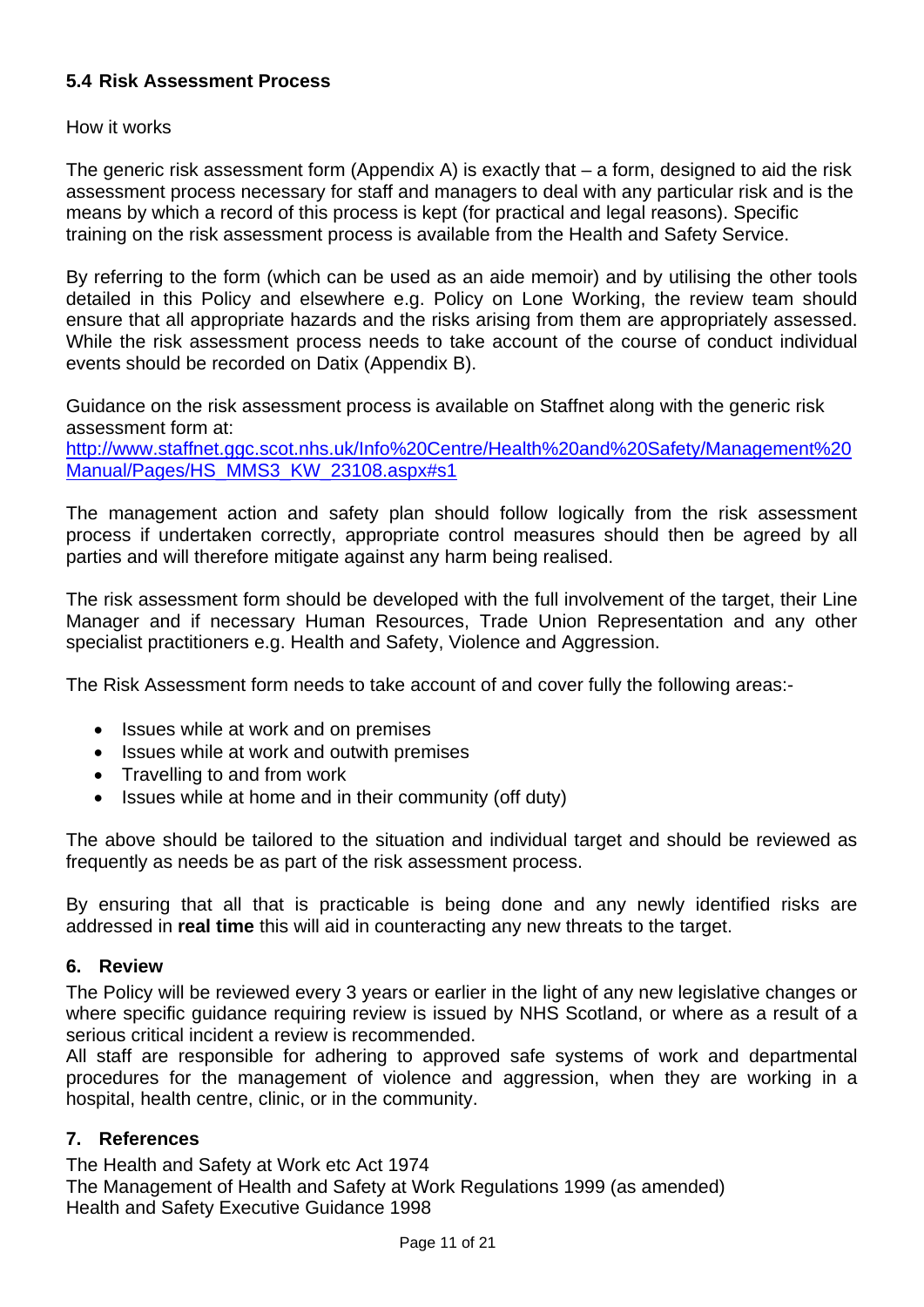Data Protection Act 1998 Management of Violence and Aggression Policy Lone Working Policy Dignity at Work Policy

#### **Supporting Information**

#### **A Communication and Implementation Plan**

This should include any training required and clear plan for communications with anyone expected to be aware of or implement the Policy.

#### **B Monitoring**

Monitoring will be undertaken by the Health and Safety Forum, Violence and Aggression Reduction Group, local Health and Safety Committees and groups across NHSGGC, utilising incident reporting data. Furthermore, advisory services including Management of Aggression teams and the NHSGGC Health and Safety Service will review incidents on a regular basis reporting to local committees and forums. Any issues highlighted by trend analysis will be escalated through the Health and Safety Forum to Board level.

#### **C Impact Assessment**

Completed in accordance with NHSGGC guidance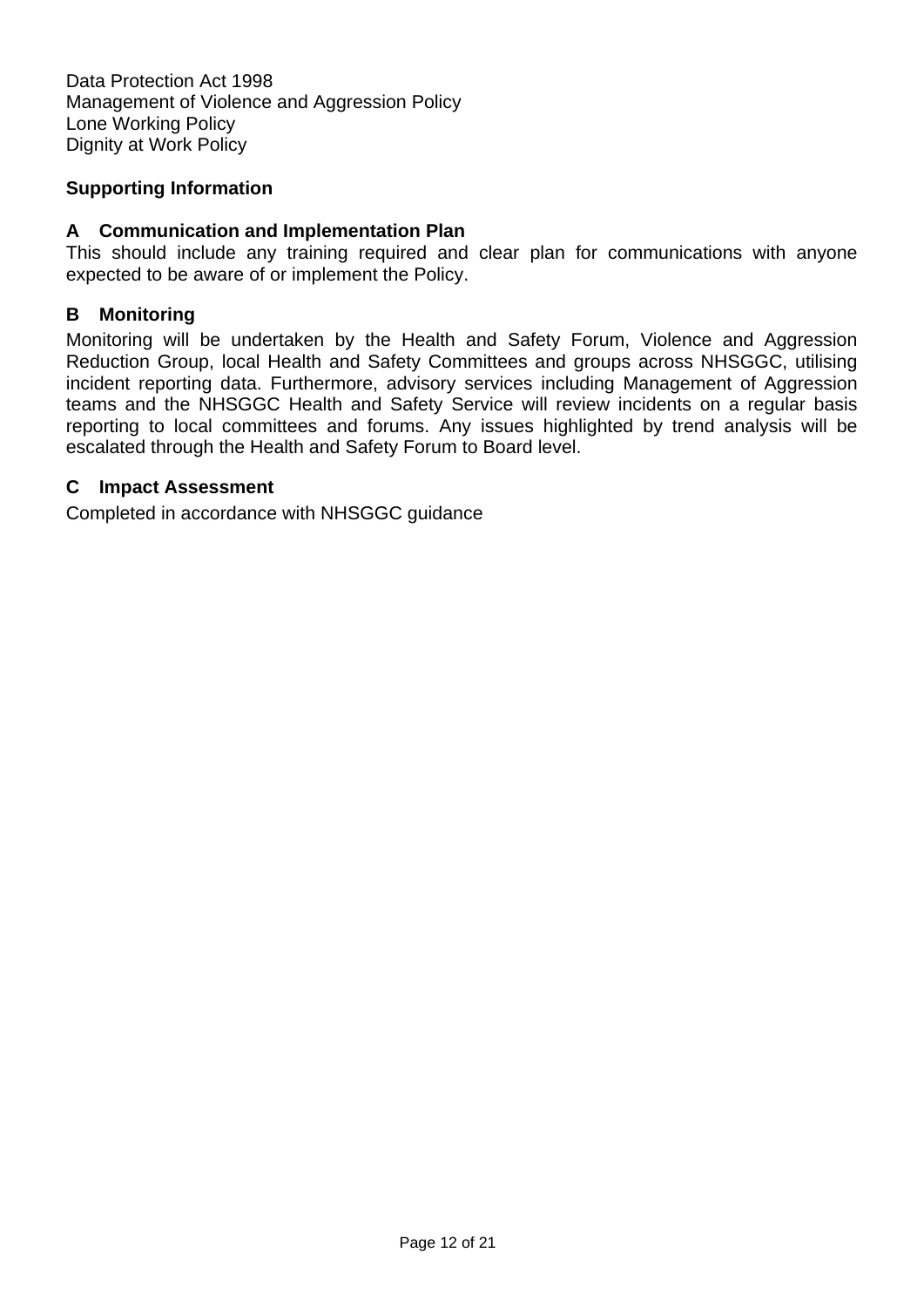

## **Appendix A ID:**

#### **Risk Assessment Form**

Use this form for any detailed risk assessment unless a specific form is provided. Refer to your Summary of Hazards/Risks and complete forms as required, including those that are adequately controlled but could be serious in the absence of active management. The Action Plan and reply section is to help you pursue those requiring action.

| <b>Name of Assessor:</b>                                                                                                                                                                                                                                                                           |                                                                                              | <b>Post Held:</b> |  |  |
|----------------------------------------------------------------------------------------------------------------------------------------------------------------------------------------------------------------------------------------------------------------------------------------------------|----------------------------------------------------------------------------------------------|-------------------|--|--|
| Department:                                                                                                                                                                                                                                                                                        |                                                                                              | Date:             |  |  |
| <b>Subject of Assessment:</b> E.g.: hazard, task, equipment, location, people                                                                                                                                                                                                                      |                                                                                              |                   |  |  |
|                                                                                                                                                                                                                                                                                                    |                                                                                              |                   |  |  |
|                                                                                                                                                                                                                                                                                                    | <b>Hazards</b> (Describe the harmful agent(s) and the adverse consequences they could cause) |                   |  |  |
|                                                                                                                                                                                                                                                                                                    |                                                                                              |                   |  |  |
|                                                                                                                                                                                                                                                                                                    |                                                                                              |                   |  |  |
| <b>Description of Risk</b>                                                                                                                                                                                                                                                                         |                                                                                              |                   |  |  |
| Describe the work that causes exposure to the hazard, and the relevant circumstances. Who is at risk? Highlight significant factors:<br>what makes the risk more or less serious - e.g.: the time taken, how often the work is done, who does it, the work environment,<br>anything else relevant. |                                                                                              |                   |  |  |
|                                                                                                                                                                                                                                                                                                    |                                                                                              |                   |  |  |
|                                                                                                                                                                                                                                                                                                    |                                                                                              |                   |  |  |
|                                                                                                                                                                                                                                                                                                    |                                                                                              |                   |  |  |
|                                                                                                                                                                                                                                                                                                    |                                                                                              |                   |  |  |
|                                                                                                                                                                                                                                                                                                    |                                                                                              |                   |  |  |

| <b>Existing Precautions</b>         |                                                              |  |
|-------------------------------------|--------------------------------------------------------------|--|
| Summarise current controls In place | Describe how they might fail to prevent adverse<br>outcomes. |  |
|                                     |                                                              |  |
|                                     |                                                              |  |

#### **Level of Risk –** Is the control of this risk adequate?

Give more than one risk level if the assessment covers a range of circumstances. You can use the 'matrix' to show how 'likelihood' and 'consequences' combine to give a conclusion. Also, be critical of existing measures: if you can think how they might fail, or how they could be improved, these are indications of a red or orange risk.

#### **Risk Matrix**

| Likelihood                      | <b>Impact/Consequences</b> |               |                 |               |                |
|---------------------------------|----------------------------|---------------|-----------------|---------------|----------------|
|                                 | <b>Negligible</b>          | <b>Minor</b>  | <b>Moderate</b> | Major         | <b>Extreme</b> |
| <b>Almost</b><br><b>Certain</b> | <b>Medium</b>              | <b>High</b>   | <b>High</b>     | <b>V</b> High | <b>V</b> High  |
| Likely                          | <b>Medium</b>              | <b>Medium</b> | <b>High</b>     | <b>High</b>   | <b>V</b> High  |
| <b>Possible</b>                 | Low                        | <b>Medium</b> | <b>Medium</b>   | <b>High</b>   | <b>High</b>    |
| <b>Unlikely</b>                 | Low                        | <b>Medium</b> | <b>Medium</b>   | <b>Medium</b> | <b>High</b>    |
| Rare                            | Low                        | Low           | Low             | <b>Medium</b> | <b>Medium</b>  |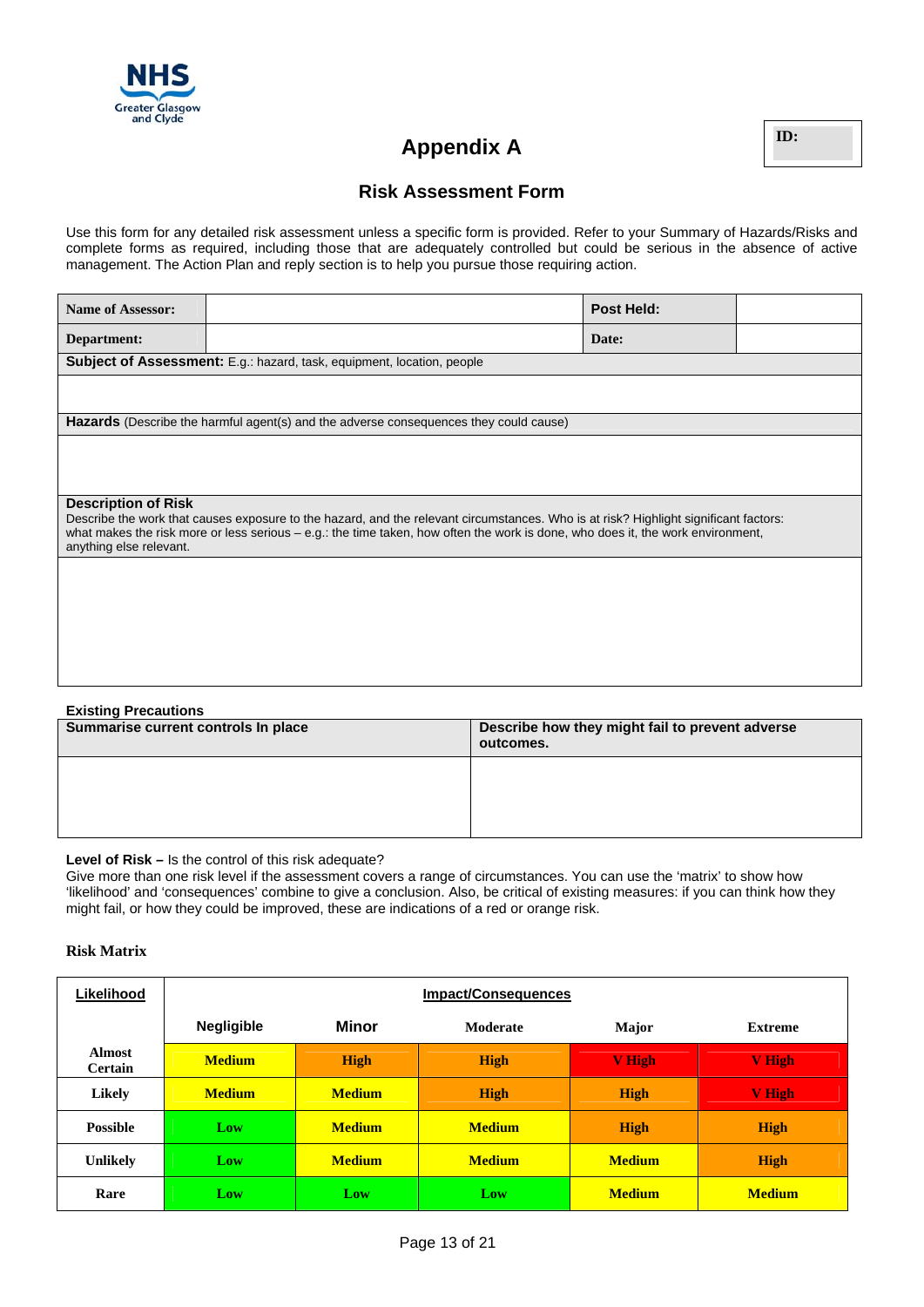







#### **Current risk level**

Given the current precautions, and how effective and reliable they are, what is the current level of risk? **Green** is the target – you have thought it through critically and you have no serious worries. Devise ways of making the risk green wherever you can. **Yellow** is acceptable but with some reservations. You can achieve these levels by reducing the inherent risk and or by effective and reliable precautions.

**High (Orange) or Very High (Red) risks are unacceptable and must be acted on: use the Action Plan section to summarise and communicate the problems and actions required.**

#### **Action Plan** (if risk level is **High (Orange) or Very High (Red)**

Use this part of the form for risks that require action. Use it to communicate, with your Line Manager or Risk Coordinator or others if required. If using a copy of this form to notify others, they should reply on the form and return to you. Check that you do receive replies.

Describe the measures required to make the work safe. Include hardware – engineering controls, and procedures. Say what you intend to change. If proposed actions are out with your remit, identify them on the plan below but do not say who or by when; leave this to the manager with the authority to decide this and allocate the resources required.

| Proposed actions to control the problem<br>List the actions required. If action by others is required, you must send them a copy | <b>By Whom</b> | <b>Start</b><br>date | <b>Action</b><br>due date |
|----------------------------------------------------------------------------------------------------------------------------------|----------------|----------------------|---------------------------|
|                                                                                                                                  |                |                      |                           |
|                                                                                                                                  |                |                      |                           |
|                                                                                                                                  |                |                      |                           |
|                                                                                                                                  |                |                      |                           |
|                                                                                                                                  |                |                      |                           |

#### **Action by Others Required – Complete as appropriate: (please tick or enter YES, name and date where appropriate)**

| Report up management chain for action                                        |  |
|------------------------------------------------------------------------------|--|
| <b>Report to Estates for action</b>                                          |  |
| <b>Contact advisers/specialists</b>                                          |  |
| Alert your staff to problem, new working<br>practice, interim solutions, etc |  |

**Reply** 

**If you receive this form as a manager from someone in your department, you must decide how the risk is to be managed. Update the action plan and reply with a copy to others who need to know. If appropriate, you should note additions to the Directorate / Service Risk Register.** 

**If you receive this as an adviser or other specialist, reply to the sender and investigate further as required.** 

**Assessment completed – date:**  $\blacksquare$  **Review date:**  $\blacksquare$  **Review date:**  $\blacksquare$  **Review date:**  $\blacksquare$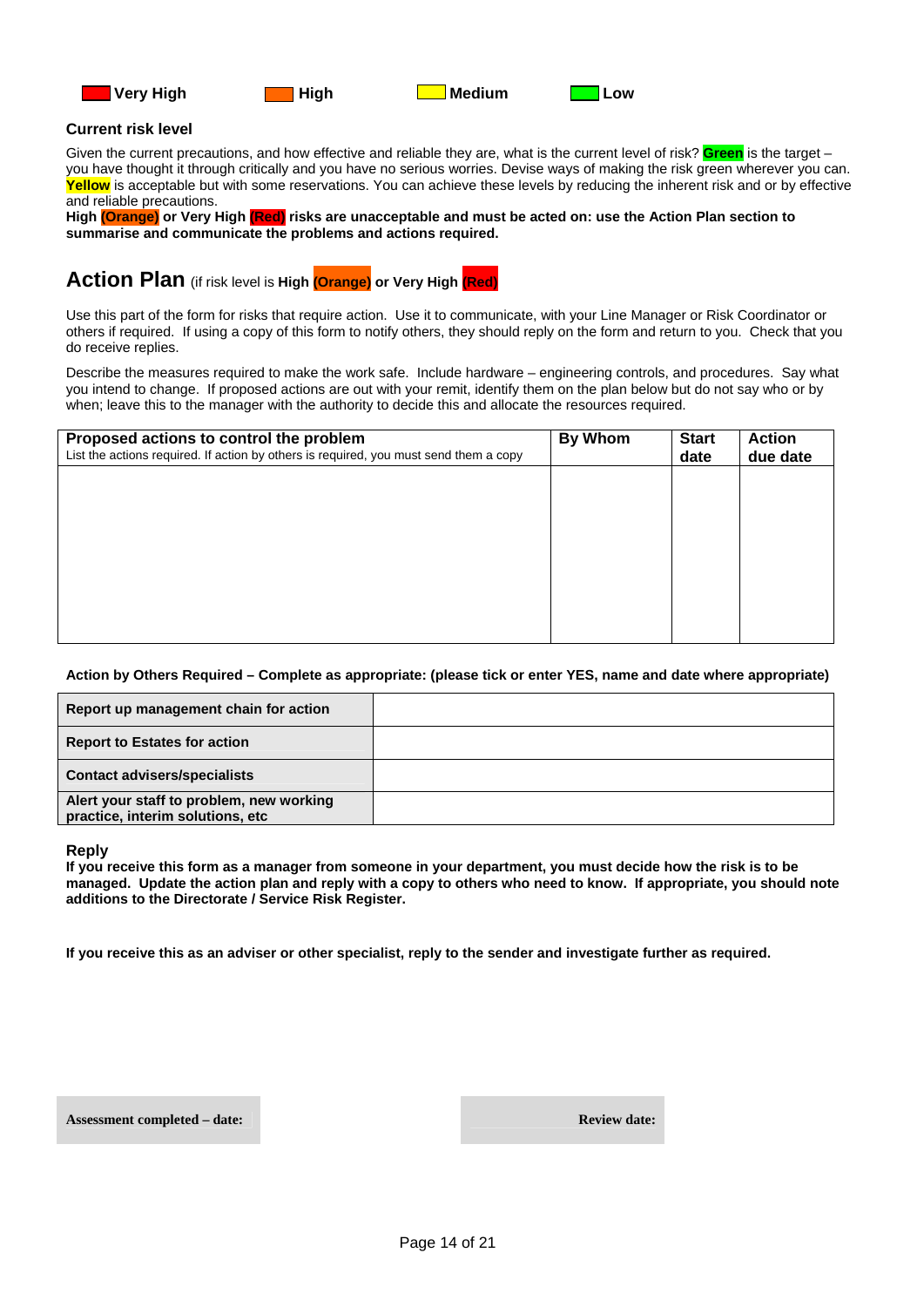## **Appendix B**

## **INCIDENT REPORTING PROCEDURE**

The Incident Management Policy should be followed utilising the DATIX management Information System.

On the Datix Form the section itemising Cause of Violence & Aggression there is a sub category titled "stalking" which should be recorded.

Any person may file a report of stalking at any time. Early reporting onto the DATIX Management system is encouraged to preserve evidence and provide the person filing the complaint with information regarding rights, options, and resources available to them.

Under the Health and Safety Act 1974 NHSGGC employees have a duty to promote a safe environment. Therefore stalking behaviours to staff or service users must be reported in line with this guidance. Under employment law NHS GG&C has a duty of care for its staff in relation to harm occurring in the course of work.

The Line manager must investigate and if the line manager is a member of staff be mindful of false allegations. It is understood that factitious victimisation is not easy to identify the Line manager through discussing history and present issues with appropriate colleagues and/or agencies may be able to ascertain if the complaint is part of a 'persistent complaining' pattern from the target. This still needs to be taken seriously and the actions detailed.

Local and Senior Management should discuss the above as part of the management action plan with the appropriate specialist services to assist.

Guidance and support is available from the Human Resources Department.

In certain situations assistance and support may be required from the Health, Information & Technology department particularly when emails require to be retrieved after 90 days.

If the police are involved they will be given information from Datix already recorded if in accordance with Data Protection legislation.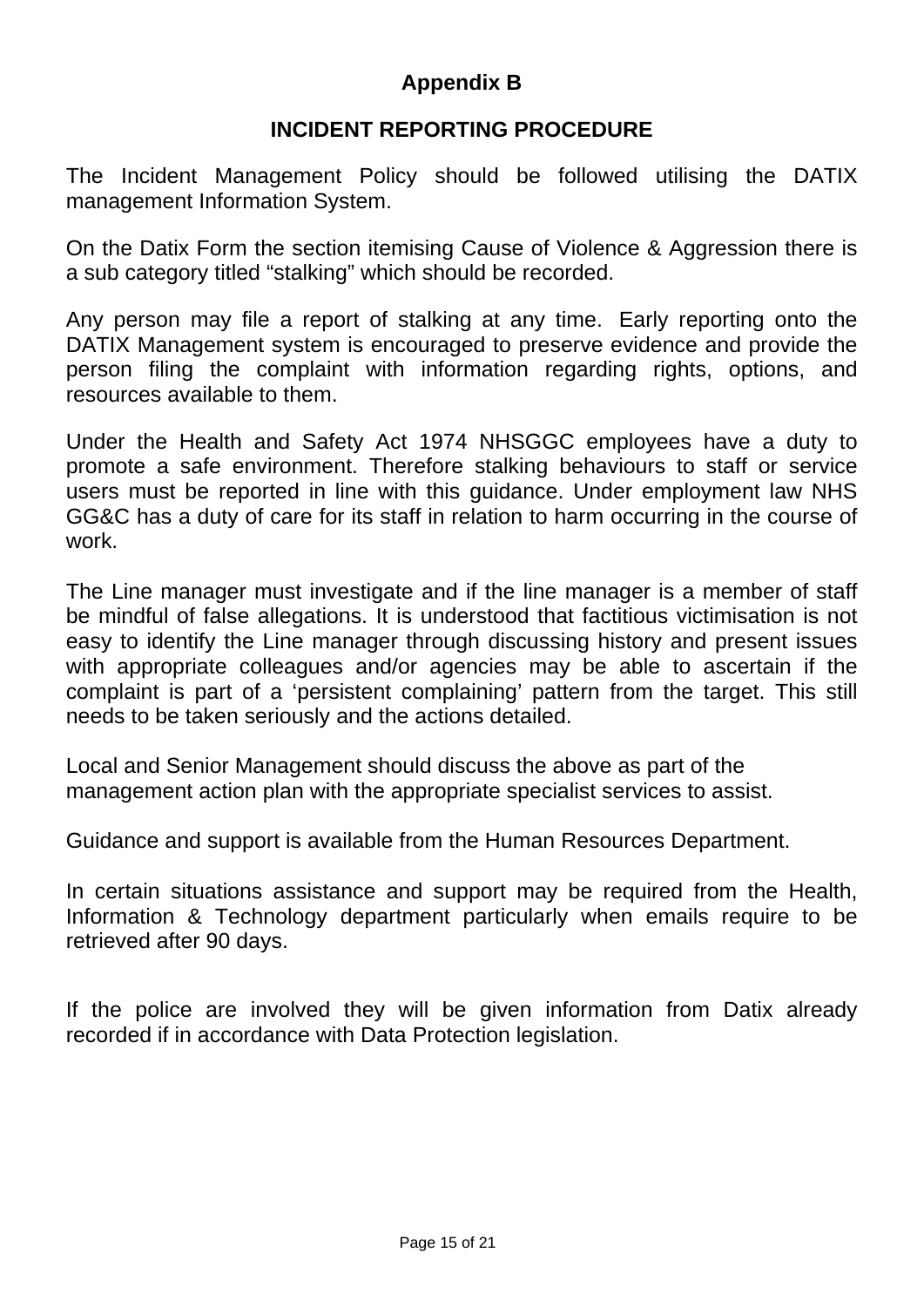## **ADVICE TO TARGET**

## **Please ensure that you consider the various options available to you. Their relevance will depend on your situation and the nature of the risk.**

All service users and staff have a responsibility to maximise their personal safety before, during and after any stalking incident. The following general points may be helpful but specific action should be agreed in the management plan:

- Be as consistent as possible
- Trust your intuition, if you foresee difficult situations ask for assistance.
- Protect your personal information shred discarded mail, be wary of unsolicited inquiries, find out how much information there is about you on the Internet i.e. social networking sites.
- Contact the social media provider to request the removal of any personal information or photographs.
- Set boundaries for yourself.
- Ensure you are in communication with others and your whereabouts are known at all times by someone you trust.
- Take care of your health; learn ways to relax and find people whom you can trust
- It is not always possible at the time to know whether something is material. Keep a log of incident dates and time and flag any experiences about which you are uncertain.
- Treat any threats as legitimate and inform Police/Line Manager immediately.
- Keep items that may show others what is happening to you.

Such items may include:

- Any letters or notes written by the stalker to you.
- Any objects sent to you or left for you, including "gifts" or flowers.
- Any log/ journal/ diary of stalker contacts that you may have been keeping which shows any dates, times, and locations of encounters with the stalker. Documentation of the actions of this person may be useful in future complaints or proceedings, for evidentiary or credibility purposes.
- Documentation may take the form of photos of destroyed property/vandalism, photos of any injuries inflicted on you by the stalker.
- Emails, information on social networking sites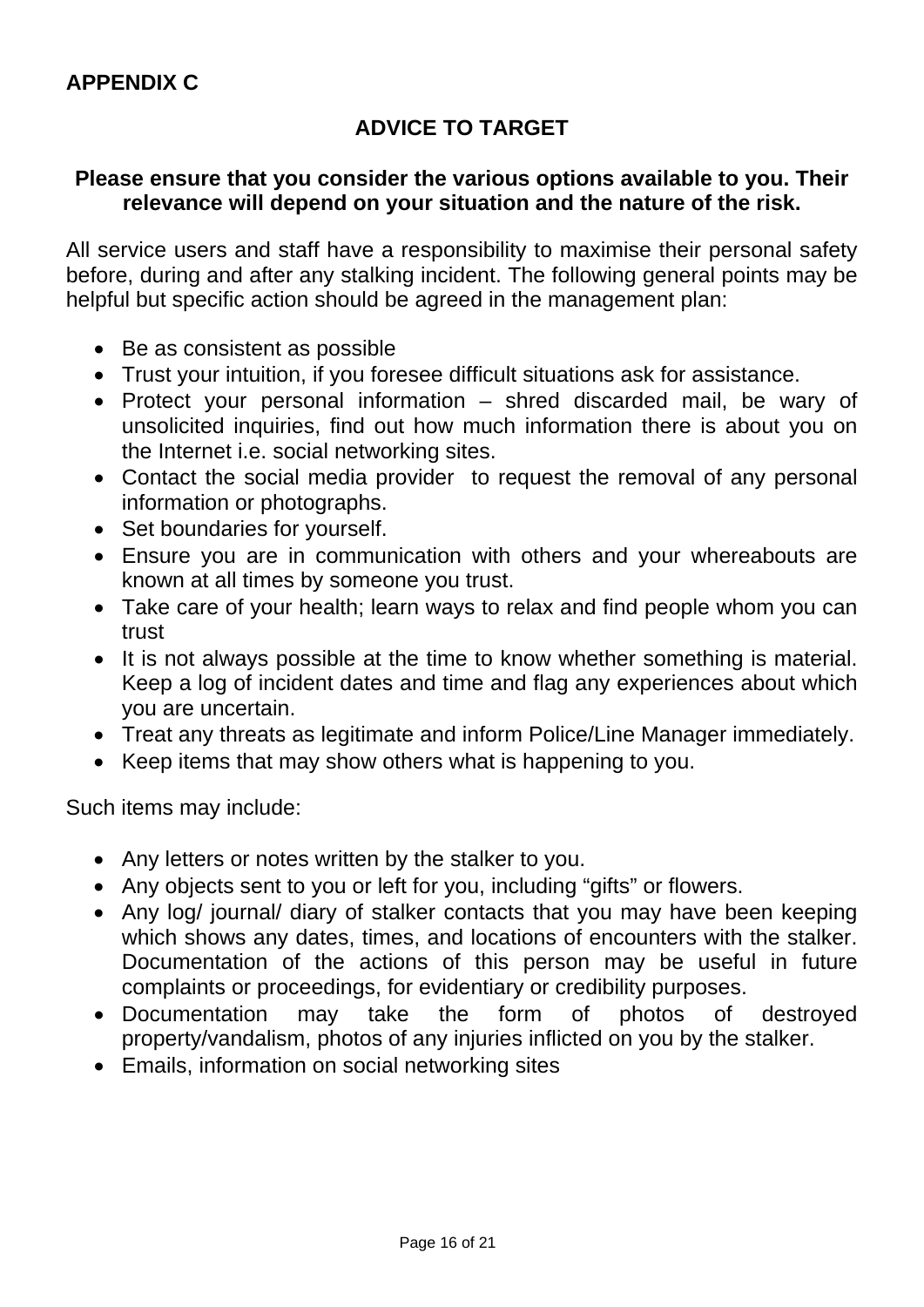If 'following' is an issue, whether or not there appears to be a physical risk or the identity of the stalker is unknown to you:

- Refer to NHSGGC lone working policy for information on the automated lone working communication system available to staff 24 hours a day 7 days a week.
- Consider car parking priority in liaison with on site security and Line manager
- If you think you are being followed NEVER drive straight home or to a friends or family house. Activate Lone Worker system and go to the nearest Police station.
- Consider varying travel routes, stores and restaurants, etc., which are regularly used and doing your shopping and other chores with friends or relatives.
- Plan leisure activities that involve other people.

If there is a problem with persistent phone calls:

- Contact your service provider who will assist in logging calls.
- Maintain a written log of harassing / silent calls
- Answer the phone by saying 'hello', not your name or designation.
- Try to remain calm and find out whether the call is a genuine enquiry.
- If the phone rings again and you think it is the stalker, ask a work colleague to answer the phone.

If possible maintain an unlisted phone number. If harassing calls persist, consider notifying the police and give them the written log of harassing calls.

Police Scotland, when dealing with such incidents will treat all victims in a fair, sensitive and ethical manner and will strive to ensure that there is a consistency in their approach, whilst taking into account the needs of the individuals. To meet the needs of the communities that they serve, Police Scotland recognises that this includes consideration of the diversity cultures, religions, ethnicity and sexual orientation that comprise our society and any other special requirements disabled people may have.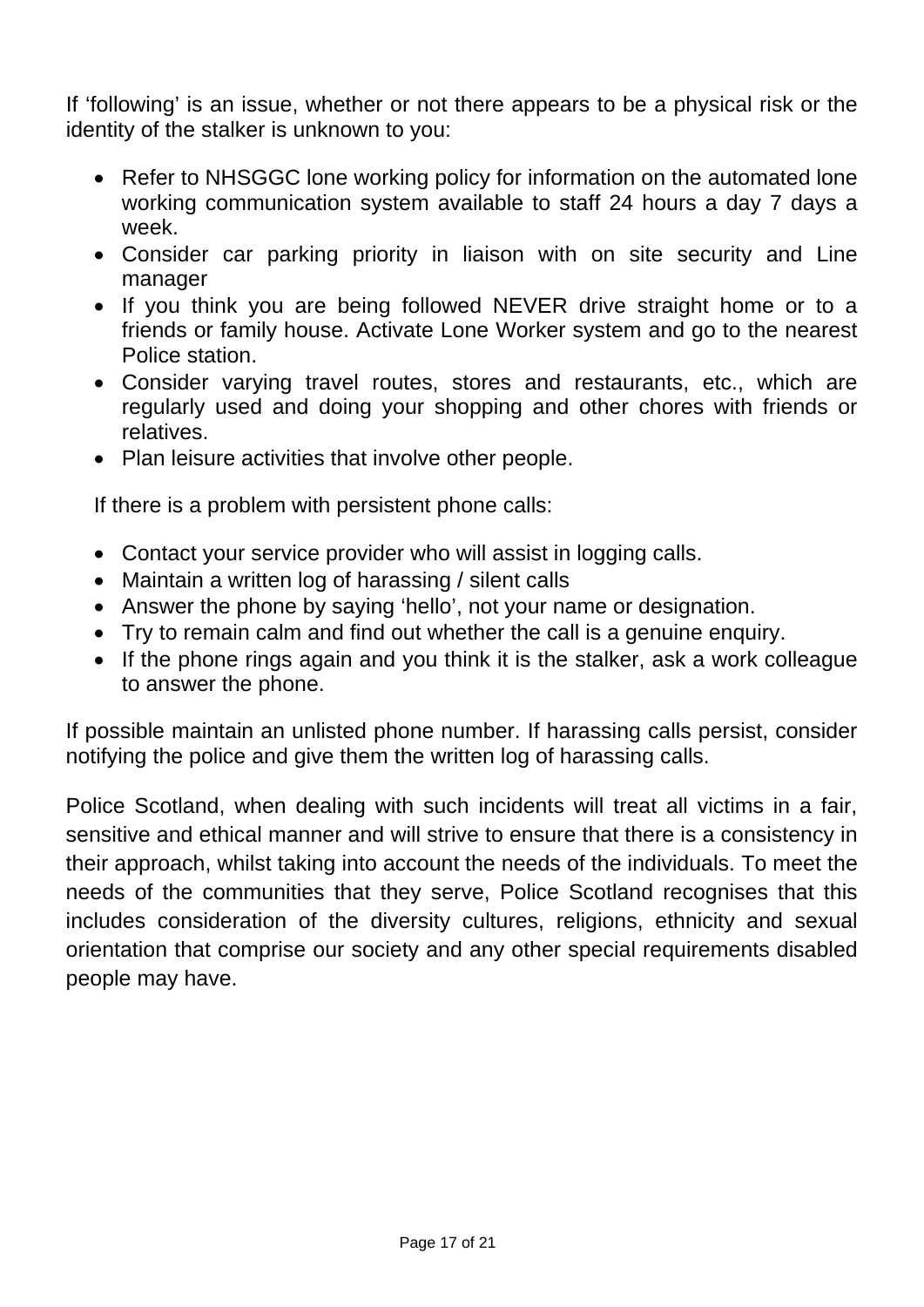## **APPENDIX D**

## **Specific Legal References and Local Policies, Guidance and Procedures**

Health and Safety at Work Etc Act 1974

Management of Health and Safety at Work Regulations

Emergency Workers Act

## **Specific Legislation Relating to Stalking**

The Criminal Justice and Licensing (Scotland) Act 2010 was passed in June 2010. Section 38 of this Act covers 'threatening and abusive behaviour'. Section 39 of the Act came into force on the  $13<sup>th</sup>$  December 2010 and provides for a specific criminal offence of Stalking

## **NHSGGC Relevant Policies**

- Disciplinary Policy
- Complaint Policy
- Bullying and Harassment
- Information Technology
- Policy on Personal Use of Social Media
- Lone Working can be accessed at: [http://www.staffnet.ggc.scot.nhs.uk/Info%20Centre/Health%20and%20Safety/Corporate](http://www.staffnet.ggc.scot.nhs.uk/Info%20Centre/Health%20and%20Safety/Corporate%20Health%20and%20Safety/Documents/Policies/Lone%20Working%20Policy.pdf) [%20Health%20and%20Safety/Documents/Policies/Lone%20Working%20Policy.pdf](http://www.staffnet.ggc.scot.nhs.uk/Info%20Centre/Health%20and%20Safety/Corporate%20Health%20and%20Safety/Documents/Policies/Lone%20Working%20Policy.pdf)
- Health and Safety Policy
- Dignity at work,
- Management of Violence and Aggression
- Incident Management Policy
- Domestic Abuse

## **Other useful websites**

**Network for Surviving Stalking – [http://www.nss.org.uk](http://www.nss.org.uk/)**

**Police Scotland – [http://www.scotland.police.uk](http://www.scotland.police.uk/)**

**Victim Support – [www.victimsco.org.uk](http://www.victimsco.org.uk/)**

**Employee Counselling Service – [www.glasgowonline.co.uk](http://www.glasgowonline.co.uk/)**

**Procurator Fiscal – [www.procuratorfiscal.gov.uk](http://www.procuratorfiscal.gov.uk/)**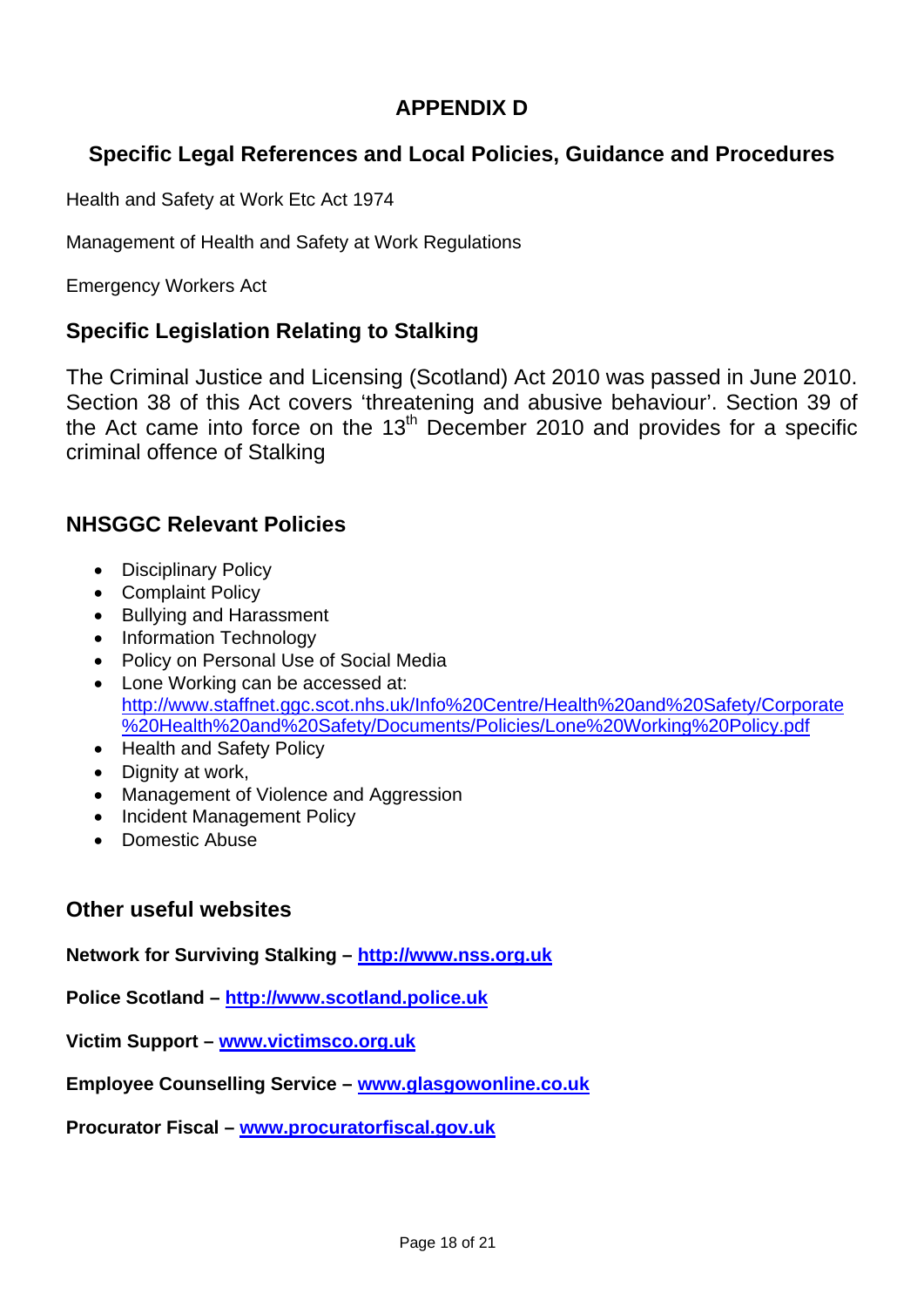## **Appendix E**

#### **Staff Support Services**

There are several external agencies, as well as services provided by NHS Greater Glasgow & Clyde, available to staff who have been affected, either physically or mentally by violence and aggression. Information on services provided and contact details are shown below

#### **External Agencies**

#### **Employee Counselling Service**

This is a free, confidential and wholly independent service which you can access. Counsellors are specially trained to help with:

- Personal and emotional difficulties
- Relationship or family concerns
- Stress
- Harassment or bullying
- Bereavement
- Addiction

The helpline advisers can also provide a gateway to professional advice and support for Debt or Legal problems.

Lines open 24 hours 7 days per week To ring the Helpline for advice and information call 0800 389 7851 To arrange an appointment for structured counselling call 0800 435 768

Employee Counselling Service 8<sup>th</sup> Floor, Savoy Tower 77 Renfrew Street **Glasgow** Tel/Fax 0141 332 9833 E-mail: [ecs@empcs.org.ok](mailto:ecs@empcs.org.ok) http:// [www.empcs.org.uk](http://www.empcs.org.uk/)

#### **Victim Information Advice Service**

The VIA service provides general information about the criminal justice process and informs victims of the progress of court proceedings following violent or aggressive incidents.

VIA Office Procurator Fiscals Office 10 Ballater Street **Glasgow** G5 9PS Tel: 0844 651 2264 http:[/www.crownoffice.gov.uk](http://www.crownoffice.gov.uk/)

#### **Victim Support**

Victim Support Scotland is an independent voluntary organisation providing practical and emotional support and information about the criminal justice system to victims, witnesses and others affected by crime. Trained staff and volunteers deliver this assistance through a network of community and court-based services throughout Scotland. There is a community-based victim service in every local authority area and a court-based witness service in every Sheriff Court.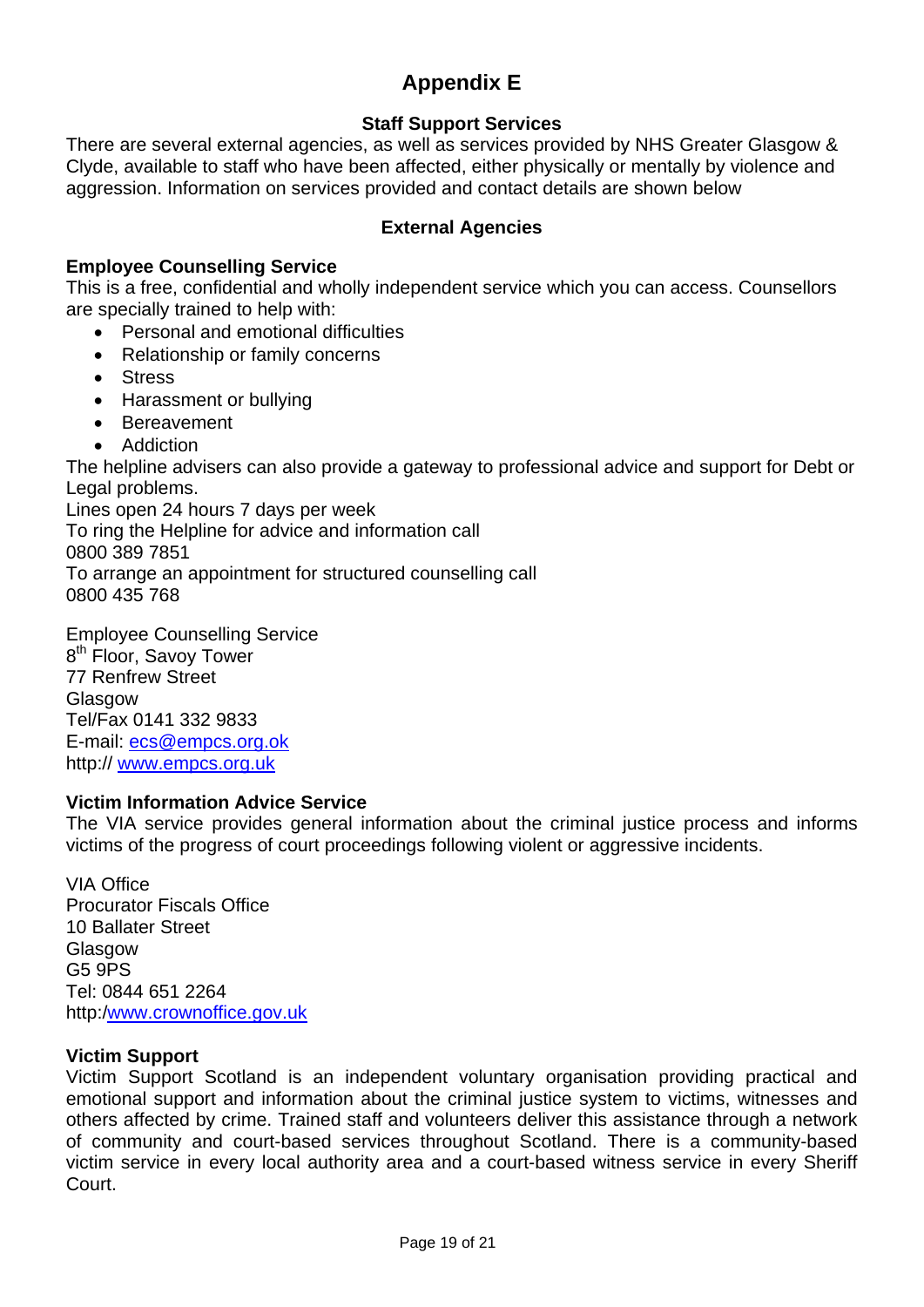#### **Services provided**

- A sympathetic ear
- Emotional support
- Practical help
- Support in court for witnesses, including a pre-trial visit to the court
- Information about compensation, including assistance in completing forms
- Information about criminal justice procedures
- Information about other agencies which provide further specialist support

West Dunbartonshire Office 28 Kilbowie Road **Clydebank** G81 1TH victimsupport.westdumbartonshire@victimsupportsco.org.uk Tel: 0141 952 2095

Victim Support Scotland 15/23 Hardwell Close **Edinburgh** EH8 9RX

Telephone: 0845 603 9213 Fax: 0131 662 5400 The helpline operates from 9am - 4.30om Monday to Friday. Outside these hours, you can contact the UK Victim Support line: 0845 30 30 900, which operates from: 9am – 9pm Monday to Friday 9am – 7pm at weekends 9am – 5pm on Bank Holidays

E-mail: [info@victimsupportsco.demon.co.uk](mailto:info@victimsupportsco.demon.co.uk) Website: [www.victimsupport.org](http://www.victimsupport.org/)

#### **NHS Greater Glasgow & Clyde Support Services**

#### **Health & Safety Services**

Details of how to contact health and safety practitioners and the violence and aggression team can be found on Staffnet via Info Centre. Alternatively you can use the email addresses shown below.

Sheena Gordon, Management of Violence & Aggression Co-ordinator E-mail: [Sheena.gordon@ggc.scot.nhs.uk](mailto:Sheena.gordon@ggc.scot.nhs.uk)

Jo Hetherton, Violence and Aggression Trainer – Violence and Aggression E-mail: [Josephine.Hetherton@ggc.scot.nhs.uk](mailto:Josephine.Hetherton@ggc.scot.nhs.uk)

Angela Browne, Health& Safety – Violence & Aggression Administrator E-mail: [Angela.Browne@ggc.scot.nhs.uk](mailto:Angela.Browne@ggc.scot.nhs.uk)

#### **Occupational Health Service**

The NHS Greater Glasgow and Clyde Occupational Health Service (OHS) provides specialist advice to support you at work on all matters relating to your health and wellbeing.The service is delivered from a central hub located on the  $2^{nd}$  Floor, former Outpatients Department, Victoria Infirmary.